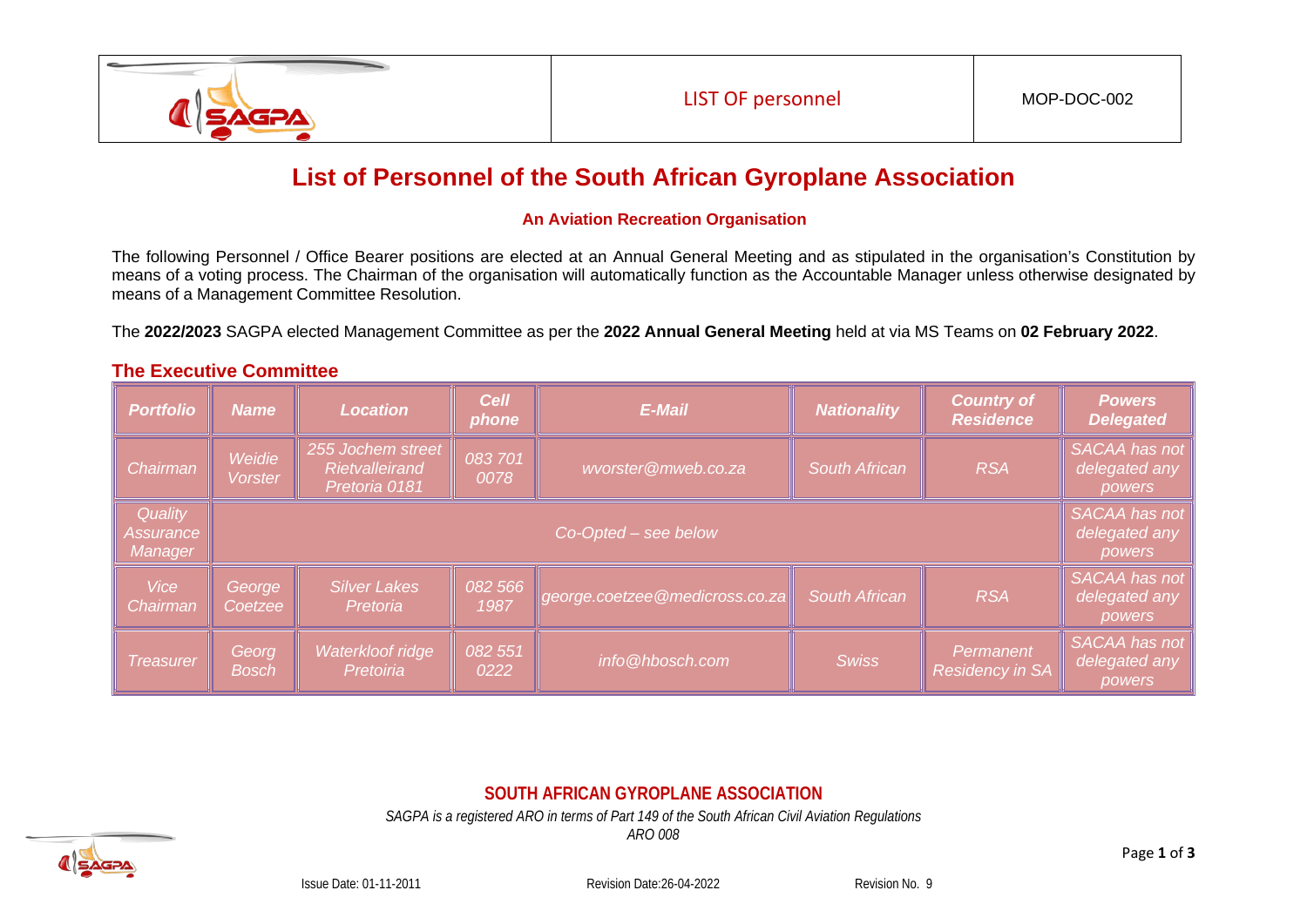| w<br><b>AREA</b> | <b>LIST OF personnel</b> | MOP-DOC-002 |
|------------------|--------------------------|-------------|
|                  |                          |             |

#### **The Operational Committee**

| <b>Portfolio</b>                                                   | <b>Name</b>                     | <b>Location</b>                                                | <b>Cell</b><br><b>phone</b> | <b>E-Mail</b>           | <b>Nationality</b>      | <b>Country of</b><br><b>Residence</b> | <b>Powers Delegated</b>                         |
|--------------------------------------------------------------------|---------------------------------|----------------------------------------------------------------|-----------------------------|-------------------------|-------------------------|---------------------------------------|-------------------------------------------------|
| <b>National Safety Officer</b>                                     | <b>Braam</b><br>Hechter         | Wagtail<br>Parys                                               | 084 697<br>7703             | braamh@yahoo.com        | South<br>African        | <b>RSA</b>                            | <b>SACAA</b> has not<br>delegated any<br>powers |
| <b>Head of Training</b>                                            | <b>Roelf</b><br>Palm            | Grobler st no 1<br>Rayton 1001                                 | 082 653<br>7475             | roelfgyro@gmail.com     | South<br>African        | <b>RSA</b>                            | <b>SACAA</b> has not<br>delegated any<br>powers |
| <b>Head of Technical</b>                                           | <b>Roelf</b><br>Palm            | Grobler st no 1<br>Rayton 1001                                 | 082 653<br>7475             | roelfgyro@gmail.com     | South<br>African        | <b>RSA</b>                            | <b>SACAA</b> has not<br>delegated any<br>powers |
| <b>Public Relations</b><br>Head of Transformation &<br>Development | <b>Bobby</b><br>Tait            | N/A                                                            | 082 823<br>0760             | bobbyltait@gmail com    | <b>South</b><br>African | <b>RSA</b>                            | <b>SACAA</b> has not<br>delegated any<br>powers |
| <b>North meets South</b><br><b>Events</b>                          | Tommy<br>Jordaan                | <b>Zastron Papelotte</b><br>farm                               | 082 802<br>3221             | tommie@ziplink.co.za    | <b>South</b><br>African | <b>RSA</b>                            | <b>SACAA</b> has not<br>delegated any<br>powers |
| <b>Social Media</b>                                                | <b>Juanita</b><br><b>Kruger</b> | Kitty Hawk, Pretoria                                           | 082 040<br>9798             | uanita.kruger@gmail.com | <b>South</b><br>African | <b>RSA</b>                            | <b>SACAA</b> has not<br>delegated any<br>powers |
| <b>Head of Competitions in</b><br>conjunction with MISASA          | Andre van<br><b>Zyl</b>         | <b>Plot 5 Tyman Street</b><br><b>Monrick Centurion</b><br>0185 | 082 554<br>9494             | andrebvz@icloud.com     | <b>South</b><br>African | <b>RSA</b>                            | <b>SACAA</b> has not<br>delegated any<br>powers |

### **SOUTH AFRICAN GYROPLANE ASSOCIATION**

*SAGPA is a registered ARO in terms of Part 149 of the South African Civil Aviation Regulations*

*ARO 008*



Issue Date: 01-11-2011 Revision Date:26-04-2022 Revision No. 9